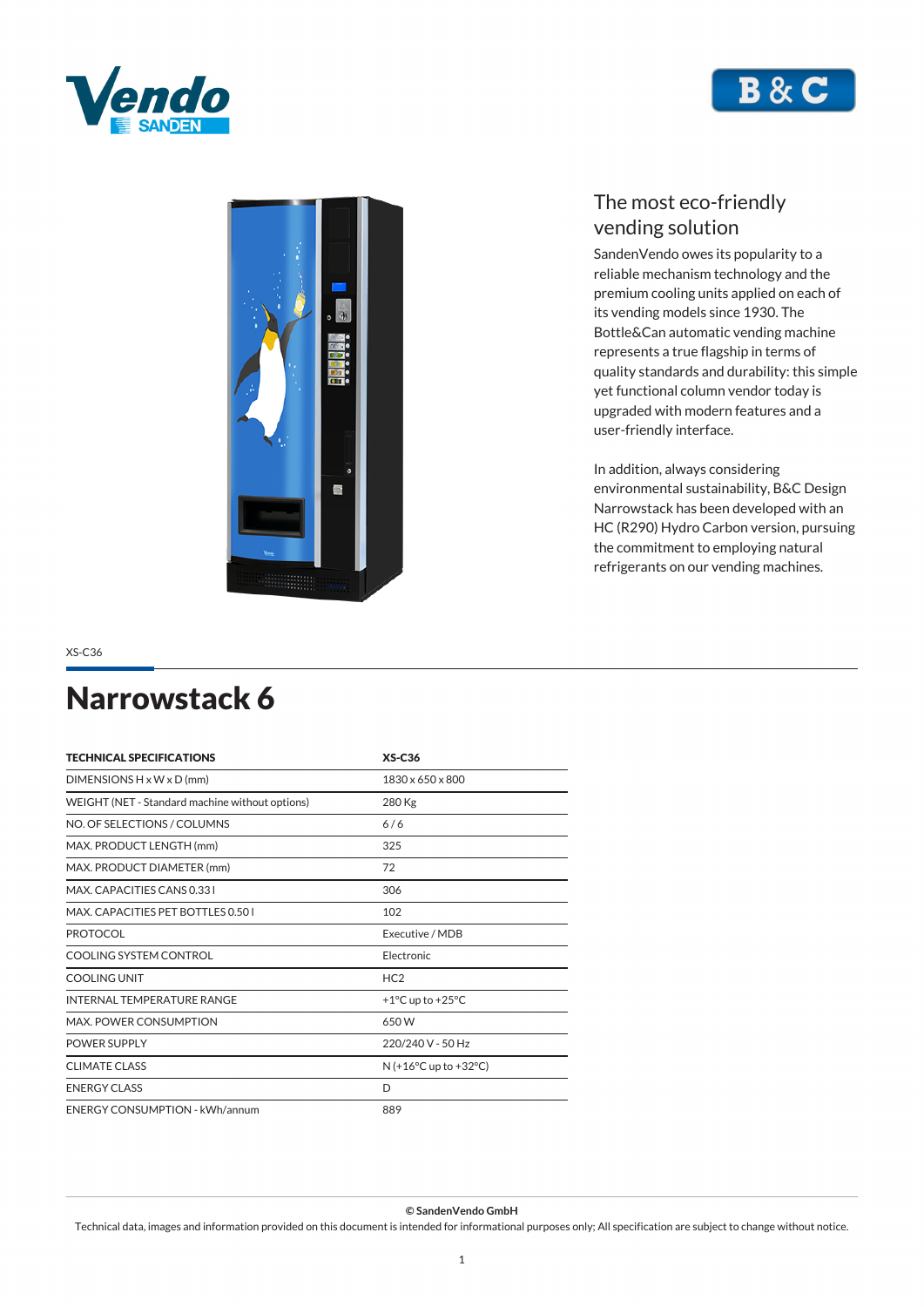





*SandenVendo owes its popularity to a reliable mechanism technology and the premium cooling units applied on each of its vending models since 1930. The Bottle&Can automatic vending machine represents a true flagship in terms of quality standards and durability: this simple yet functional column vendor today is upgraded with modern features and a user-friendly interface.*

*In addition, always considering environmental sustainability, B&C Design Narrowstack has been developed with an HC (R290) Hydro Carbon version, pursuing the commitment to employing natural refrigerants on our vending machines.*

*S-C47*

# *Narrowstack 7*

| <b>TECHNICAL SPECIFICATIONS</b>                 | $S-C47$                              |
|-------------------------------------------------|--------------------------------------|
| DIMENSIONS $H \times W \times D$ (mm)           | 1830 x 750 x 955                     |
| WEIGHT (NET - Standard machine without options) | 300 Kg                               |
| NO. OF SELECTIONS / COLUMNS                     | 7/7                                  |
| MAX. PRODUCT LENGTH (mm)                        | 325                                  |
| MAX. PRODUCT DIAMETER (mm)                      | 72                                   |
| MAX. CAPACITIES CANS 0.331                      | 476                                  |
| MAX. CAPACITIES PET BOTTLES 0.50 L              | 238                                  |
| <b>PROTOCOL</b>                                 | Executive / MDB                      |
| COOLING SYSTEM CONTROL                          | Electronic                           |
| <b>COOLING UNIT</b>                             | HC2                                  |
| <b>INTERNAL TEMPERATURE RANGE</b>               | +1 $\degree$ C up to +25 $\degree$ C |
| <b>MAX. POWER CONSUMPTION</b>                   | 700 W                                |
| <b>POWER SUPPLY</b>                             | 220/240 V - 50 Hz                    |
| CLIMATE CLASS                                   | $N (+16°C$ up to $+32°C$ )           |
| <b>ENERGY CLASS</b>                             | C                                    |
| <b>ENERGY CONSUMPTION - kWh/annum</b>           | 974                                  |

*© SandenVendo GmbH*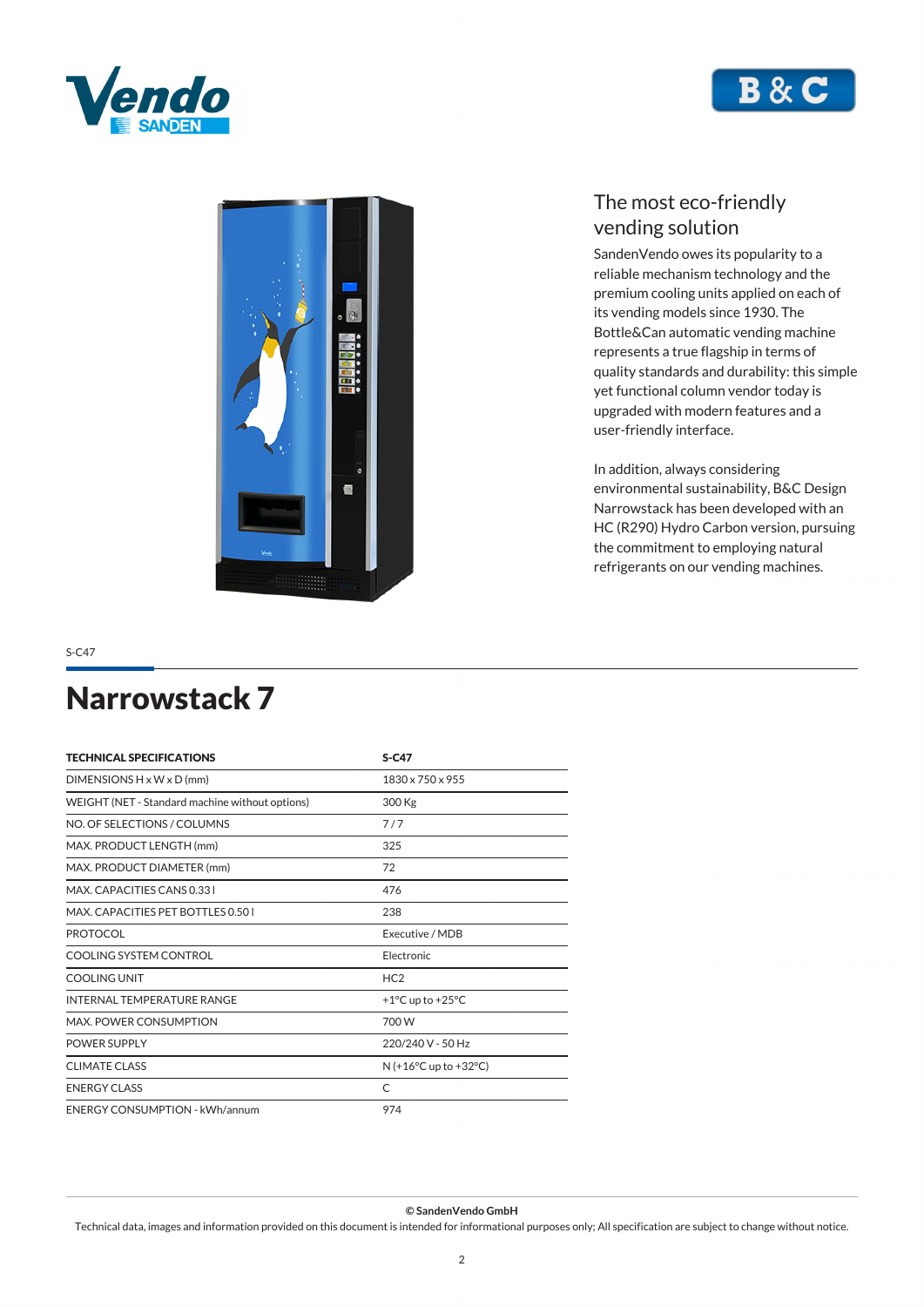





*SandenVendo owes its popularity to a reliable mechanism technology and the premium cooling units applied on each of its vending models since 1930. The Bottle&Can automatic vending machine represents a true flagship in terms of quality standards and durability: this simple yet functional column vendor today is upgraded with modern features and a user-friendly interface.*

*In addition, always considering environmental sustainability, B&C Design Narrowstack has been developed with an HC (R290) Hydro Carbon version, pursuing the commitment to employing natural refrigerants on our vending machines.*

*M-C48*

## *Narrowstack 8*

| <b>TECHNICAL SPECIFICATIONS</b>                 | $M-C48$                                |
|-------------------------------------------------|----------------------------------------|
| $DIMENSIONS H \times W \times D$ (mm)           | 1830 x 850 x 955                       |
| WEIGHT (NET - Standard machine without options) | 340 Kg                                 |
| NO. OF SELECTIONS / COLUMNS                     | 8/8                                    |
| MAX. PRODUCT LENGTH (mm)                        | 325                                    |
| MAX. PRODUCT DIAMETER (mm)                      | 72                                     |
| MAX. CAPACITIES CANS 0.331                      | 544                                    |
| MAX. CAPACITIES PET BOTTLES 0.501               | 272                                    |
| <b>PROTOCOL</b>                                 | Executive / MDB                        |
| COOLING SYSTEM CONTROL                          | Flectronic                             |
| COOLING UNIT                                    | HC <sub>2</sub>                        |
| <b>INTERNAL TEMPERATURE RANGE</b>               | +1 $^{\circ}$ C up to +25 $^{\circ}$ C |
| <b>MAX. POWER CONSUMPTION</b>                   | 700 W                                  |
| <b>POWER SUPPLY</b>                             | 220/240 V - 50 Hz                      |
| <b>CLIMATE CLASS</b>                            | $N (+16°C$ up to $+32°C$ )             |
| <b>ENERGY CLASS</b>                             | C                                      |
| <b>ENERGY CONSUMPTION - kWh/annum</b>           | 974                                    |

*© SandenVendo GmbH*